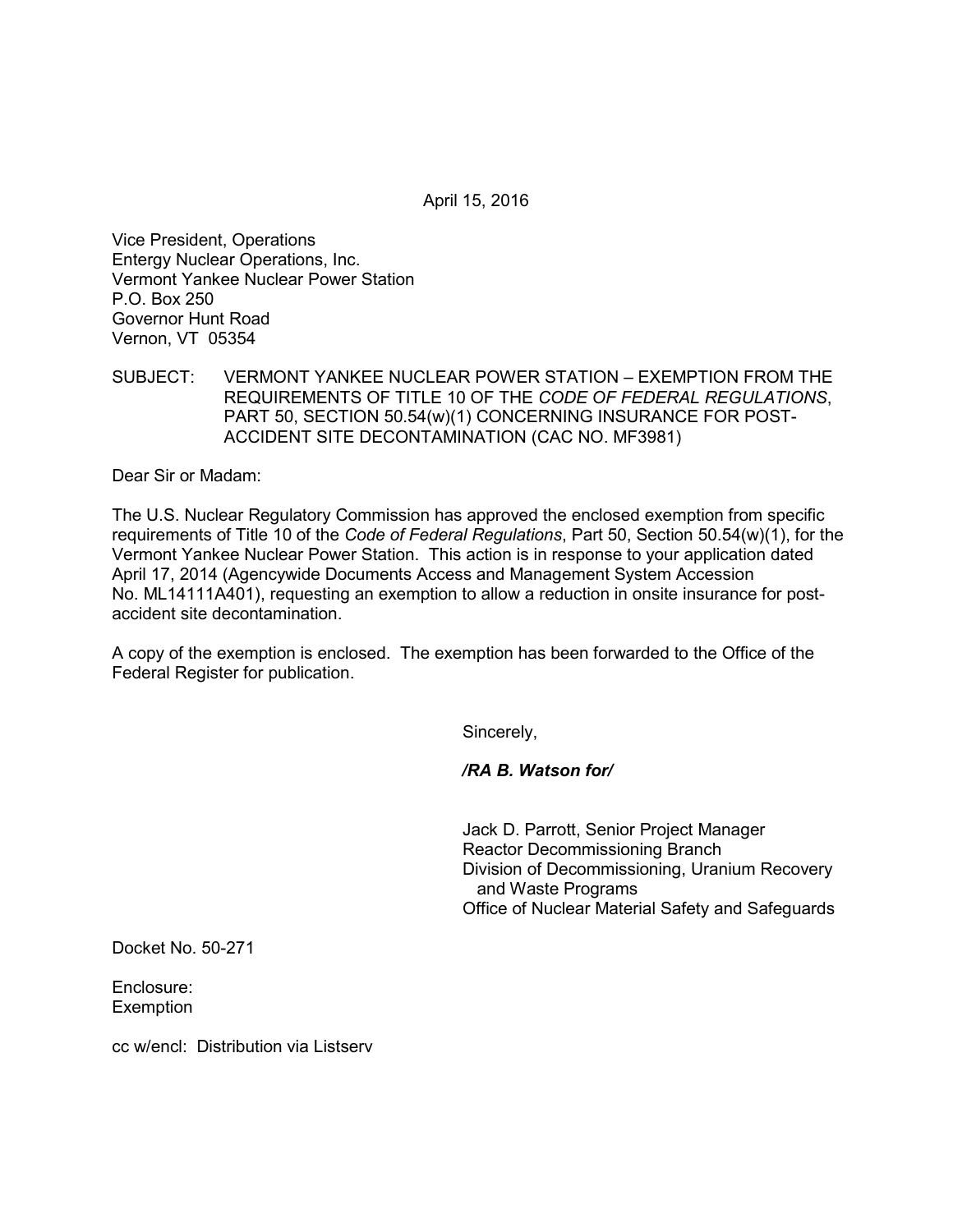Vice President, Operations Entergy Nuclear Operations, Inc. Vermont Yankee Nuclear Power Station P.O. Box 250 Governor Hunt Road Vernon, VT 05354

SUBJECT: VERMONT YANKEE NUCLEAR POWER STATION – EXEMPTION FROM THE REQUIREMENTS OF TITLE 10 OF THE *CODE OF FEDERAL REGULATIONS*, PART 50, SECTION 50.54(w)(1) CONCERNING INSURANCE FOR POST-ACCIDENT SITE DECONTAMINATION (CAC NO. MF3981)

Dear Sir or Madam:

The U.S. Nuclear Regulatory Commission has approved the enclosed exemption from specific requirements of Title 10 of the *Code of Federal Regulations*, Part 50, Section 50.54(w)(1), for the Vermont Yankee Nuclear Power Station. This action is in response to your application dated April 17, 2014 (Agencywide Documents Access and Management System Accession No. ML14111A401), requesting an exemption to allow a reduction in onsite insurance for postaccident site decontamination.

A copy of the exemption is enclosed. The exemption has been forwarded to the Office of the Federal Register for publication.

> Sincerely, */RA B. Watson for/*

Jack D. Parrott, Senior Project Manager Reactor Decommissioning Branch Division of Decommissioning, Uranium Recovery and Waste Programs Office of Nuclear Material Safety and Safeguards

Docket No. 50-271

Enclosure: **Exemption** 

cc w/encl: Distribution via Listserv

DISTRIBUTION:

PUBLIC LPL4-2 R/F RidsACRS\_MailCTR Resource EOlvera, NRR CSantos, EDO RI<br>JWeil

RidsNrrDorlLpl4-2 Resource RidsNrrLAPBlechman Resource RidsNrrPMVermontYankee Resource RidsNrrDirsIfib Resource RidsNrrDraArcb Resource<br>RPowell, RI EStahl

RidsNrrDssSbpb Resource RidsRgn1MailCenter Resource RidsOgcMailCenter Resource<br>NMcNamara, RI

| ADAMS Accession Nos.: Letter: ML16012A193<br><b>FRN: ML16012A197</b> |                                                  |                     |                                |                                   |                         |
|----------------------------------------------------------------------|--------------------------------------------------|---------------------|--------------------------------|-----------------------------------|-------------------------|
|                                                                      | OFFICE NRR/DORL/LPL4-2/PM                        | INRR/DORL/LPL4-2/LA | <b>INRR/DIRS/IFIB/BC</b>       | INRR/DSS/SBPB/BC INRR/DRA/ARCB/BC |                         |
| <b>NAME</b>                                                          | <b>JKim</b>                                      | PBlechman           | <b>ABowers</b>                 | GCasto                            | <b>UShoop</b>           |
| <b>DATE</b>                                                          | 1/20/16                                          | 1/19/16             | 2/1/16                         | 1/22/16                           | 1/22/16                 |
|                                                                      | OFFICE OGC - NLO w/comments   NRR/DORL/LPL4-2/BC |                     | INMSS/DUWP/RDB/BC INMSS/DUWP/D |                                   | INMSS/DUWP/RDB/PM       |
| <b>NAME</b>                                                          | AGhosh                                           | <b>MKhanna</b>      | <b>BWatson</b>                 | <b>JTappert</b>                   | JParrott (B.Watson for) |
| <b>DATE</b>                                                          | 2/19/16                                          | 2/22/16             | 2/22/16                        | 4/15/16                           | 4/15/16                 |
|                                                                      |                                                  |                     |                                |                                   |                         |

## **OFFICIAL RECORD COPY**